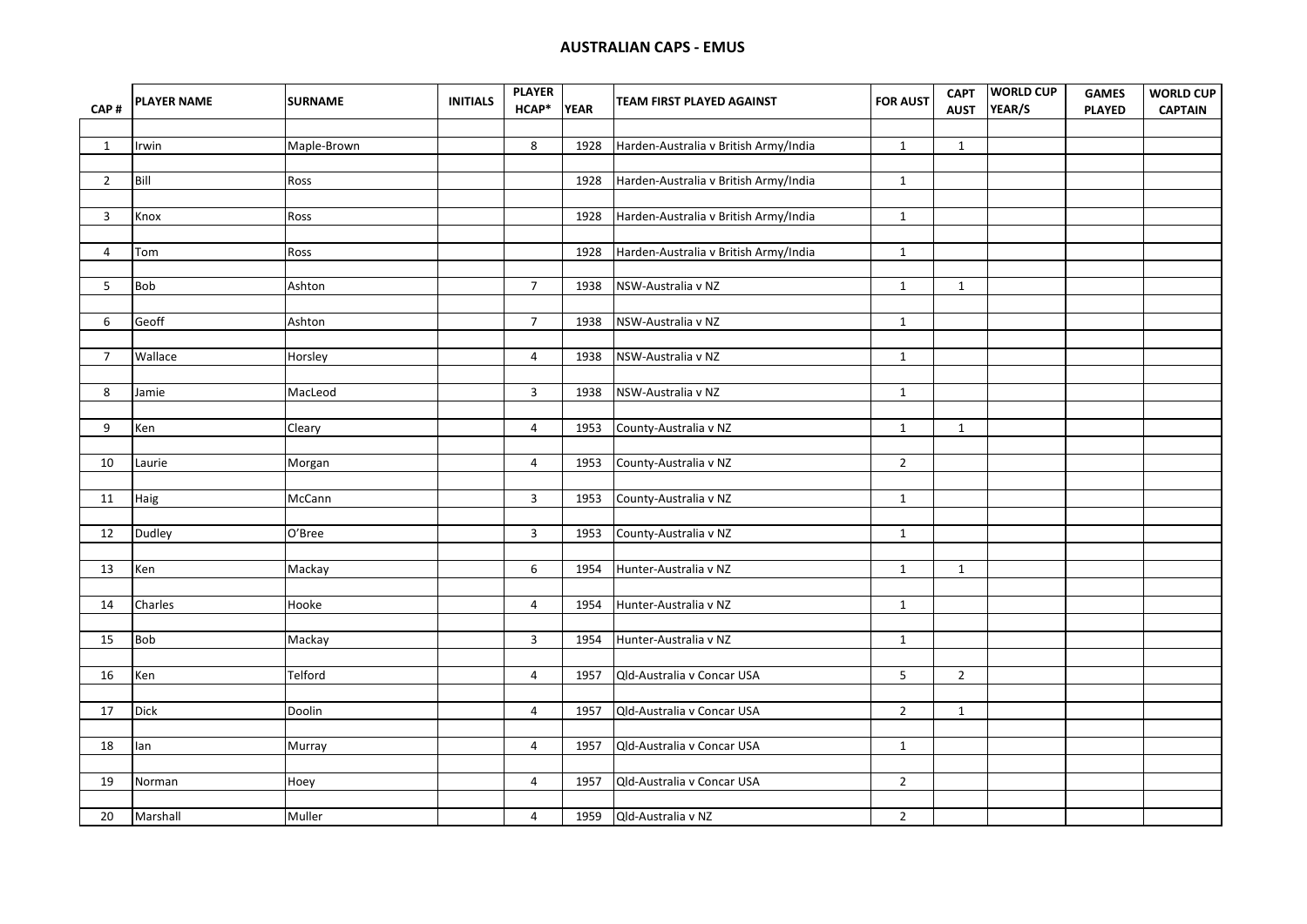| CAP# | <b>PLAYER NAME</b> | <b>SURNAME</b> | <b>INITIALS</b> | <b>PLAYER</b><br>HCAP* | <b>YEAR</b> | TEAM FIRST PLAYED AGAINST               | <b>FOR AUST</b> | <b>CAPT</b><br><b>AUST</b> | <b>WORLD CUP</b><br>YEAR/S | <b>GAMES</b><br><b>PLAYED</b> | <b>WORLD CUP</b><br><b>CAPTAIN</b> |
|------|--------------------|----------------|-----------------|------------------------|-------------|-----------------------------------------|-----------------|----------------------------|----------------------------|-------------------------------|------------------------------------|
|      |                    |                |                 |                        |             |                                         |                 |                            |                            |                               |                                    |
| 21   | Sinclair           | Hill           | J.S.L.          | 8                      | 1962        | NSW-Australia v Te Awamutu-NZ           | 13              | 13                         |                            |                               |                                    |
|      |                    |                |                 |                        |             |                                         |                 |                            |                            |                               |                                    |
| 22   | Peter              | Cudmore        | P.G.            | 5                      | 1962        | NSW-Australia v Te Awamutu-NZ           | 8               | $\mathbf{3}$               |                            |                               |                                    |
|      |                    |                |                 |                        |             |                                         |                 |                            |                            |                               |                                    |
| 23   | Hector             | King           | H.E.J.          | 4                      | 1962        | NSW-Australia v Te Awamutu-NZ           | $\mathbf{1}$    |                            |                            |                               |                                    |
|      |                    |                |                 |                        |             |                                         |                 |                            |                            |                               |                                    |
| 24   | Theo               | Hill           |                 | $\overline{3}$         | 1962        | NSW-Australia v Te Awamutu-NZ           | $\overline{4}$  |                            |                            |                               |                                    |
| 25   |                    | Munro          | A.R.            | 4                      | 1963        | NSW Australia v NZ                      | $\overline{4}$  |                            |                            |                               |                                    |
|      | Angus              |                |                 |                        |             |                                         |                 |                            |                            |                               |                                    |
| 26   | Arthur             | Carter         |                 | 3                      | 1964        | Quirindi-Australia v Tortugas-Argentina | $\mathbf{1}$    |                            |                            |                               |                                    |
|      |                    |                |                 |                        |             |                                         |                 |                            |                            |                               |                                    |
| 27   | John               | Gilder         |                 | $\overline{4}$         | 1965        | Australia v Mar Del Plata-Argentina     | $\mathbf{1}$    |                            |                            |                               |                                    |
|      |                    |                |                 |                        |             |                                         |                 |                            |                            |                               |                                    |
| 28   | Stuart             | Cooke          |                 | $\overline{4}$         | 1968        | Qld-Australia v NZ                      | $2^{\circ}$     |                            |                            |                               |                                    |
|      |                    |                |                 |                        |             |                                         |                 |                            |                            |                               |                                    |
| 29   | Noel               | Scholl         |                 | 4                      | 1968        | Qld-Australia v NZ                      | $\mathbf{1}$    |                            |                            |                               |                                    |
|      |                    |                |                 |                        |             |                                         |                 |                            |                            |                               |                                    |
| 30   | Ross               | McGilvray      |                 | $\mathbf{3}$           | 1968        | Qld-Australia v NZ                      | $\overline{4}$  |                            |                            |                               |                                    |
| 31   | Stuart             | Gilmore        | S.A.            | $\overline{4}$         | 1969        | Qld-Australia v NZ                      | $\overline{12}$ | $\mathbf{1}$               |                            |                               |                                    |
|      |                    |                |                 |                        |             |                                         |                 |                            |                            |                               |                                    |
| 32   | Noel               | Telford        |                 | $\overline{4}$         | 1969        | Qld-Australia v NZ                      | $\mathbf{1}$    |                            |                            |                               |                                    |
|      |                    |                |                 |                        |             |                                         |                 |                            |                            |                               |                                    |
| 33   | Hugh               | MacLachlan     | H.G.            | 5                      | 1972        | Australia v NZ as Emus                  | 8               |                            |                            |                               |                                    |
|      |                    |                |                 |                        |             |                                         |                 |                            |                            |                               |                                    |
| 34   | Richard            | Walker         | R.T.            | 5                      | 1972        | Australia v NZ as Emus                  | 17              | $\overline{3}$             |                            |                               |                                    |
|      |                    |                |                 |                        |             |                                         |                 |                            |                            |                               |                                    |
| 35   | Oliver 'Sandy'     | Tait           | O.P.            | 4                      | 1972        | Australia v NZ as Emus                  | 9               |                            |                            |                               |                                    |
|      |                    |                |                 |                        |             |                                         |                 |                            |                            |                               |                                    |
| 36   | Ken                | Austin         |                 | 4                      | 1972        | Australia v NZ as Emus                  | $\mathbf{1}$    |                            |                            |                               |                                    |
|      |                    |                |                 |                        |             |                                         |                 |                            |                            |                               |                                    |
| 37   | Arthur             | <b>Bragg</b>   |                 | 5 <sup>5</sup>         | 1974        | Australia v NZ                          | $\overline{2}$  |                            |                            |                               |                                    |
| 38   | Jaime              | Mackay         | J.K.            | 4                      | 1974        | Australia v NZ                          | 12              | $\overline{4}$             | 1995                       | $\overline{3}$                | $\mathbf{3}$                       |
|      |                    |                |                 |                        |             |                                         |                 |                            |                            |                               |                                    |
| 39   | Angus              | McLachlan      | A.A.            | 4                      | 1976        | Australia v India                       | $2^{\circ}$     | $\mathbf{1}$               |                            |                               |                                    |
|      |                    |                |                 |                        |             |                                         |                 |                            |                            |                               |                                    |
| 40   | John               | Crosbie-Goold  | J.W.            | 4                      | 1976        | Australia v India                       | 6               | $\mathbf{1}$               |                            |                               |                                    |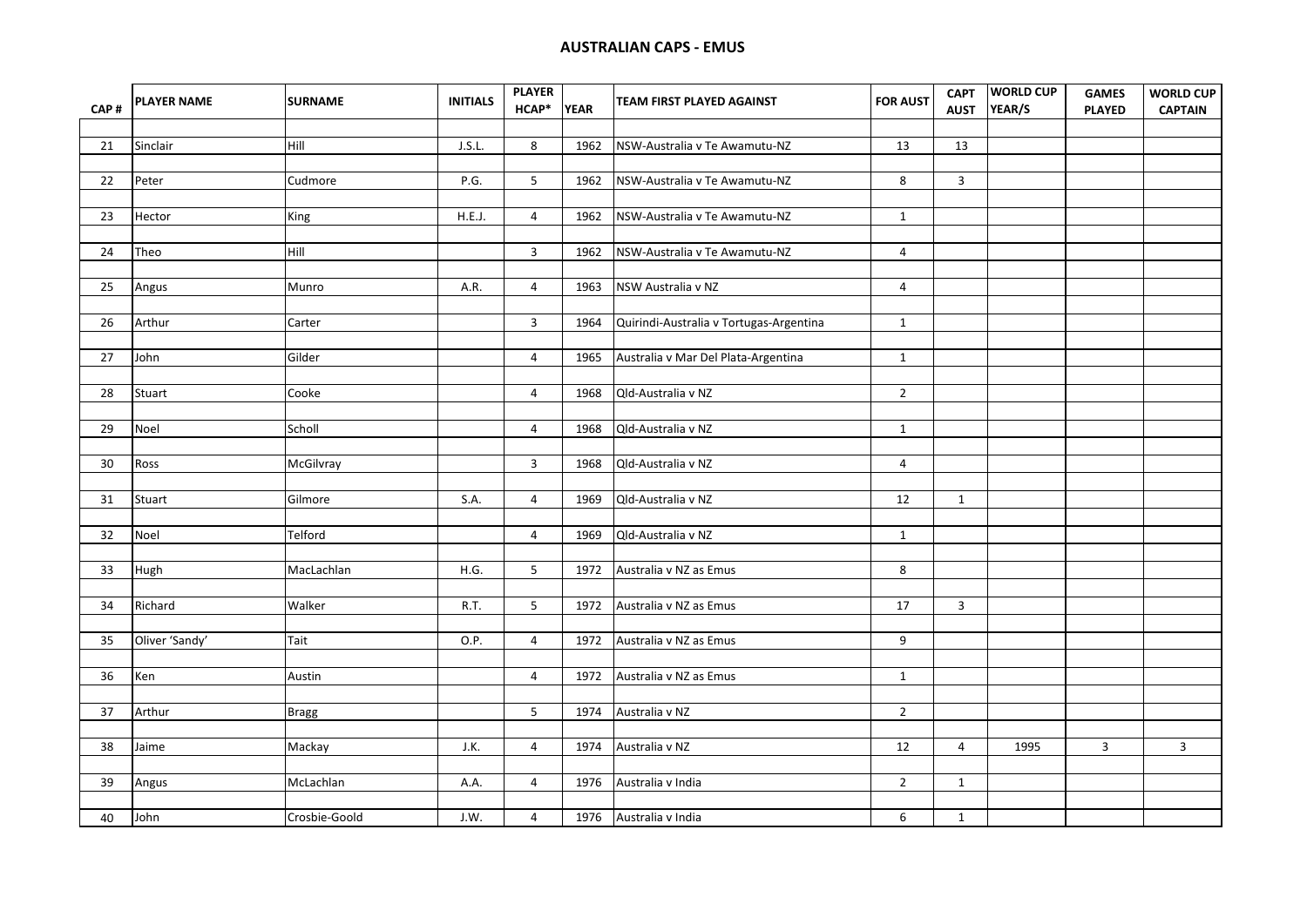| CAP# | <b>PLAYER NAME</b> | <b>SURNAME</b> | <b>INITIALS</b> | <b>PLAYER</b><br>HCAP* | <b>YEAR</b> | TEAM FIRST PLAYED AGAINST    | <b>FOR AUST</b> | <b>AUST</b>    | CAPT WORLD CUP<br>YEAR/S | <b>GAMES</b><br><b>PLAYED</b> | <b>WORLD CUP</b><br><b>CAPTAIN</b> |
|------|--------------------|----------------|-----------------|------------------------|-------------|------------------------------|-----------------|----------------|--------------------------|-------------------------------|------------------------------------|
|      |                    |                |                 |                        |             |                              |                 |                |                          |                               |                                    |
| 41   | Graeme             | Doolin         | G.F.            | $\overline{4}$         | 1976        | Australia v India            | $\mathbf{1}$    |                |                          |                               |                                    |
|      |                    |                |                 |                        |             |                              |                 |                |                          |                               |                                    |
| 42   | Hugh               | Higgins        | H.W.            | $\overline{4}$         | 1976        | Australia v India            | $\mathbf{1}$    |                |                          |                               |                                    |
|      |                    |                |                 |                        |             |                              |                 |                |                          |                               |                                    |
| 43   | Jim                | MacGinley      | J.J.            | $\overline{7}$         | 1976        | Australia v USA              | 14              | 12             |                          |                               |                                    |
| 44   | Jim                | Gunn           | J.W.            | 5                      | 1977        | Australia v England          | 6               |                |                          |                               |                                    |
|      |                    |                |                 |                        |             |                              |                 |                |                          |                               |                                    |
| 45   | Richard            | Maple-Brown    | R.J.            | 5                      | 1977        | Australia v England          | $\overline{2}$  |                |                          |                               |                                    |
|      |                    |                |                 |                        |             |                              |                 |                |                          |                               |                                    |
| 46   | Ted                | Mann           | E.A.            | 5                      | 1979        | Australia v NZ               | $\mathbf{3}$    |                |                          |                               |                                    |
|      |                    |                |                 |                        |             |                              |                 |                |                          |                               |                                    |
| 47   | James              | Weatherly      | J.F.            | $\overline{4}$         | 1979        | Australia v NZ               | $\overline{2}$  |                |                          |                               |                                    |
|      |                    |                |                 |                        |             |                              |                 |                |                          |                               |                                    |
| 48   | Glynn              | Lawry          |                 | $\overline{4}$         | 1981        | Australia v Retama-USA       | $\overline{2}$  |                |                          |                               |                                    |
|      |                    |                |                 |                        |             |                              |                 |                |                          |                               |                                    |
| 49   | Pat                | MacGinley      | Ρ.              | 5                      | 1982        | Australia v Commonwealth     | 5 <sub>1</sub>  |                |                          |                               |                                    |
|      |                    |                |                 |                        |             |                              |                 |                |                          |                               |                                    |
| 50   | Robert             | Doolin         | R.J.            | 4                      | 1982        | Australia v Retama-USA       | $\mathbf{3}$    |                |                          |                               |                                    |
|      |                    |                |                 |                        |             |                              |                 |                |                          |                               |                                    |
| 51   | David              | Head           | D.R.            | $\overline{4}$         | 1982        | Australia v Retama-USA       | $\mathbf{3}$    |                |                          |                               |                                    |
| 52   | Derek              | Reid           | D.C.            | $\overline{4}$         | 1982        | Australia v Retama-USA       | $\bf 8$         | $\overline{2}$ |                          |                               |                                    |
|      |                    |                |                 |                        |             |                              |                 |                |                          |                               |                                    |
| 53   | Kerry              | Glasser        | K.D.            | $\overline{4}$         | 1982        | Australia v Retama-USA       | $2^{\circ}$     |                |                          |                               |                                    |
|      |                    |                |                 |                        |             |                              |                 |                |                          |                               |                                    |
| 54   | Anto               | White          | A.A.L.          | $\overline{4}$         | 1983        | Australia v India & Pakistan | $\overline{2}$  | $\overline{2}$ | 1987                     | $\overline{2}$                | $\overline{2}$                     |
|      |                    |                |                 |                        |             |                              |                 |                |                          |                               |                                    |
| 55   | Peter              | White          | P.M.            | 3                      | 1983        | Australia v India & Pakistan | 6               |                |                          |                               |                                    |
|      |                    |                |                 |                        |             |                              |                 |                |                          |                               |                                    |
| 56   | Robert             | Bell           |                 | 5                      | 1985        | Australia v USA-Maui         | $\mathbf 1$     |                |                          |                               |                                    |
|      |                    |                |                 |                        |             |                              |                 |                |                          |                               |                                    |
| 57   | John               | Tait           | J.W.            | 5                      | 1985        | Australia v USA-Maui         | $\overline{2}$  |                | 1989                     | $\overline{a}$                | $\overline{4}$                     |
|      |                    |                |                 |                        |             |                              |                 |                |                          |                               |                                    |
| 58   | Jim                | Gilmore        | J.A.W.          | 6                      | 1986        | Australia v Argentina        | 5 <sup>1</sup>  |                |                          |                               |                                    |
|      |                    |                |                 |                        |             |                              |                 |                |                          |                               |                                    |
| 59   | Greg               | Ballard        | G.J.            | 5                      | 1986        | World Cup                    |                 |                | 1987                     | $5\phantom{.0}$               |                                    |
|      |                    |                |                 |                        |             |                              |                 |                |                          |                               |                                    |
| 60   | Mike               | Harley         | M.R.            | 5                      |             | 1986 World Cup               |                 |                | 1987                     | $\mathbf{3}$                  | $\mathbf{3}$                       |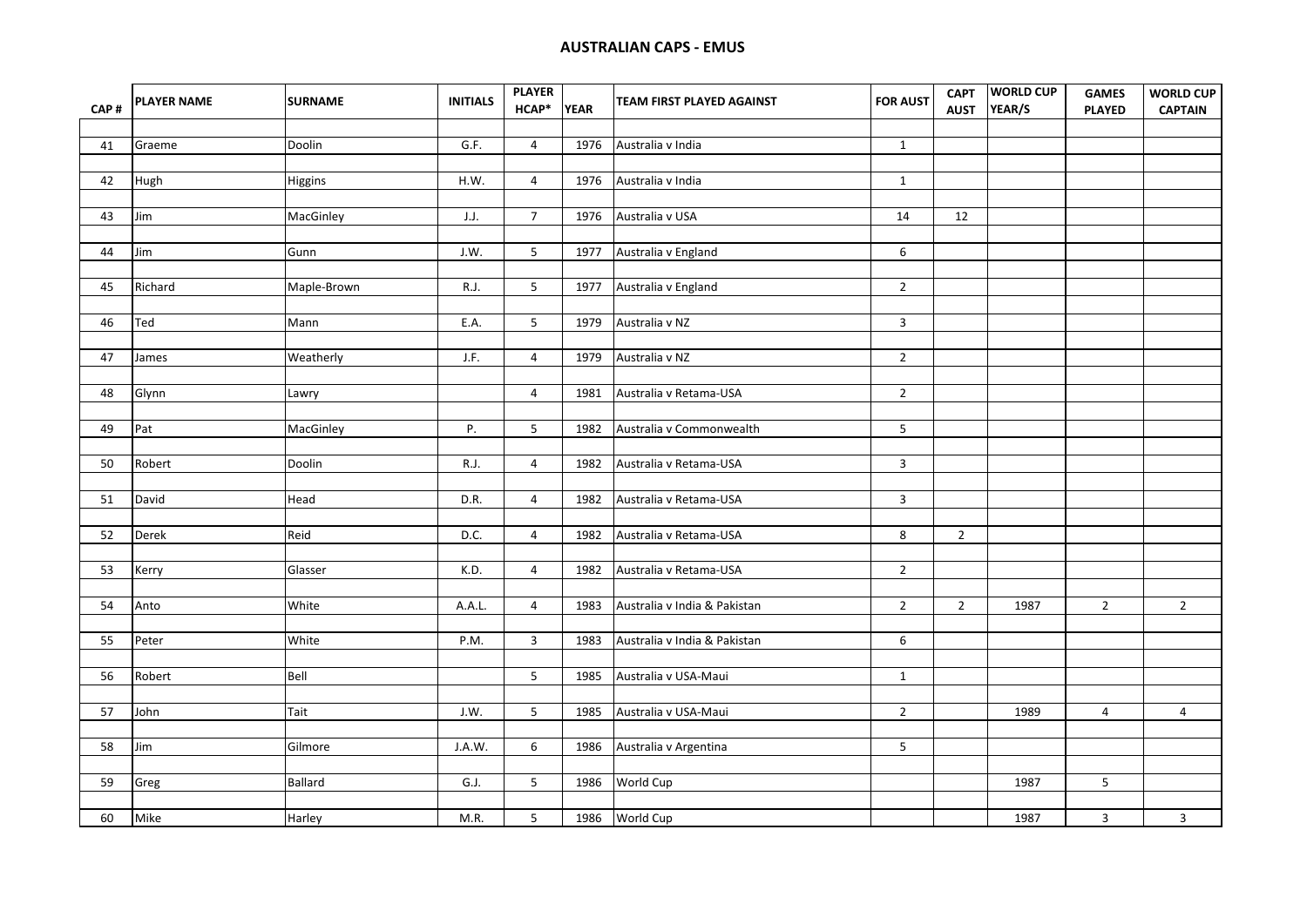| CAP# | <b>PLAYER NAME</b> | <b>SURNAME</b> | <b>INITIALS</b> | <b>PLAYER</b><br>HCAP* | <b>YEAR</b> | TEAM FIRST PLAYED AGAINST          | <b>FOR AUST</b> | <b>CAPT</b><br><b>AUST</b> | <b>WORLD CUP</b><br>YEAR/S | <b>GAMES</b><br><b>PLAYED</b> | <b>WORLD CUP</b><br><b>CAPTAIN</b> |
|------|--------------------|----------------|-----------------|------------------------|-------------|------------------------------------|-----------------|----------------------------|----------------------------|-------------------------------|------------------------------------|
|      |                    |                |                 |                        |             |                                    |                 |                            |                            |                               |                                    |
| 61   | James              | Ashton         | J.W.            | $\overline{2}$         | 1986        | World Cup                          |                 |                            | 1987                       | 9                             |                                    |
|      |                    |                |                 |                        |             |                                    |                 |                            |                            |                               |                                    |
| 62   | Wal                | Ashton         | W.M.            | $\overline{2}$         | 1986        | World Cup                          |                 |                            | 1987                       | 5                             |                                    |
|      |                    |                |                 |                        |             |                                    |                 |                            |                            |                               |                                    |
| 63   | Stuart             | Hoey           | S.N.            | 5                      | 1988        | Australia v England                | 8               | $\overline{4}$             |                            |                               |                                    |
| 64   | lan                | 'Ginger' Hunt  | I.G.            | 6                      | 1988        | Australia v Buenos Aires-Argentina | $\overline{4}$  |                            |                            |                               |                                    |
|      |                    |                |                 |                        |             |                                    |                 |                            |                            |                               |                                    |
| 65   | Tim                | Boyd           | T.J.I.          | 5                      | 1989        | World Cup                          |                 |                            | 1989                       | $\overline{4}$                |                                    |
|      |                    |                |                 |                        |             |                                    |                 |                            |                            |                               |                                    |
| 66   | David              | Austin         | D.L.            | $\overline{2}$         | 1989        | World Cup                          |                 |                            | 1989                       | $\overline{4}$                |                                    |
| 67   | John               | Osborne        | J.S.            | $\overline{4}$         | 1990        | Australia v Zimbabwe               | $\mathbf{1}$    |                            |                            |                               |                                    |
|      |                    |                |                 |                        |             |                                    |                 |                            |                            |                               |                                    |
| 68   | John               | Patterson      | J.M.E.          | $\overline{4}$         | 1990        | Australia v Zimbabwe               | $\mathbf{1}$    | $\mathbf{1}$               |                            |                               |                                    |
|      |                    |                |                 |                        |             |                                    |                 |                            |                            |                               |                                    |
| 69   | Graham             | Osborne        | G.G.            | $\mathbf{3}$           | 1990        | Australia v Zimbabwe               | $\mathbf{1}$    |                            |                            |                               |                                    |
|      |                    |                |                 |                        |             |                                    |                 |                            |                            |                               |                                    |
| 70   | Phillip            | Marheine       | P.C.            | $\overline{4}$         | 1991        | World Cup                          |                 |                            | 1991                       | $\overline{4}$                | $\overline{4}$                     |
|      | Scott              |                | S.K.            | $\overline{4}$         |             | World Cup                          |                 |                            | 1991                       | $\overline{4}$                |                                    |
| 71   |                    | Glasser        |                 |                        | 1991        |                                    |                 |                            |                            |                               |                                    |
| 72   | Ben                | Coulton        | B.K.            | $\mathbf{3}$           | 1991        | World Cup                          |                 |                            | 1991                       | $\overline{4}$                |                                    |
|      |                    |                |                 |                        |             |                                    |                 |                            |                            |                               |                                    |
| 73   | Mark               | Tolhurst       | M.A.            | $\mathbf{3}$           | 1991        | World Cup                          |                 |                            | 1991                       | $\overline{4}$                |                                    |
|      |                    |                |                 |                        |             |                                    |                 |                            |                            |                               |                                    |
| 74   | Mike               | Todd           | M.G.            | 5                      | 1991        | Australia v Zimbabwe               | 9               |                            |                            |                               |                                    |
|      |                    |                |                 |                        |             |                                    |                 |                            |                            |                               |                                    |
| 75   | Damien             | Johnston       | D.P.            | 6                      | 1994        | Australia v NZ                     | 12              |                            | 2001                       | 5                             |                                    |
|      |                    |                |                 |                        |             |                                    |                 |                            |                            |                               |                                    |
| 76   | Angus              | Scott          | C.A.            | $\overline{4}$         | 1994        | World Cup                          |                 |                            |                            | $\overline{3}$                |                                    |
|      |                    |                |                 |                        |             |                                    |                 |                            |                            |                               |                                    |
| $77$ | Warwick            | Steen          | W.T.            | 3                      | 1994        | World Cup                          |                 |                            |                            | $\overline{3}$                |                                    |
| 78   | Malcolm            | Pursehouse     | M.F.            | $\overline{2}$         | 1994        | World Cup                          |                 |                            |                            | $\overline{3}$                |                                    |
|      |                    |                |                 |                        |             |                                    |                 |                            |                            |                               |                                    |
| 79   | Glen               | Gilmore        | G.A.            | 6                      | 1996        | Australia v NZ                     | 19              | 17                         |                            |                               |                                    |
|      |                    |                |                 |                        |             |                                    |                 |                            |                            |                               |                                    |
| 80   | Mark               | Field          | M.J.            | 5                      |             | 1997 Australia v Zimbabwe          | 7 <sup>7</sup>  | $\overline{2}$             | 2001                       | 5 <sub>5</sub>                | 5 <sub>1</sub>                     |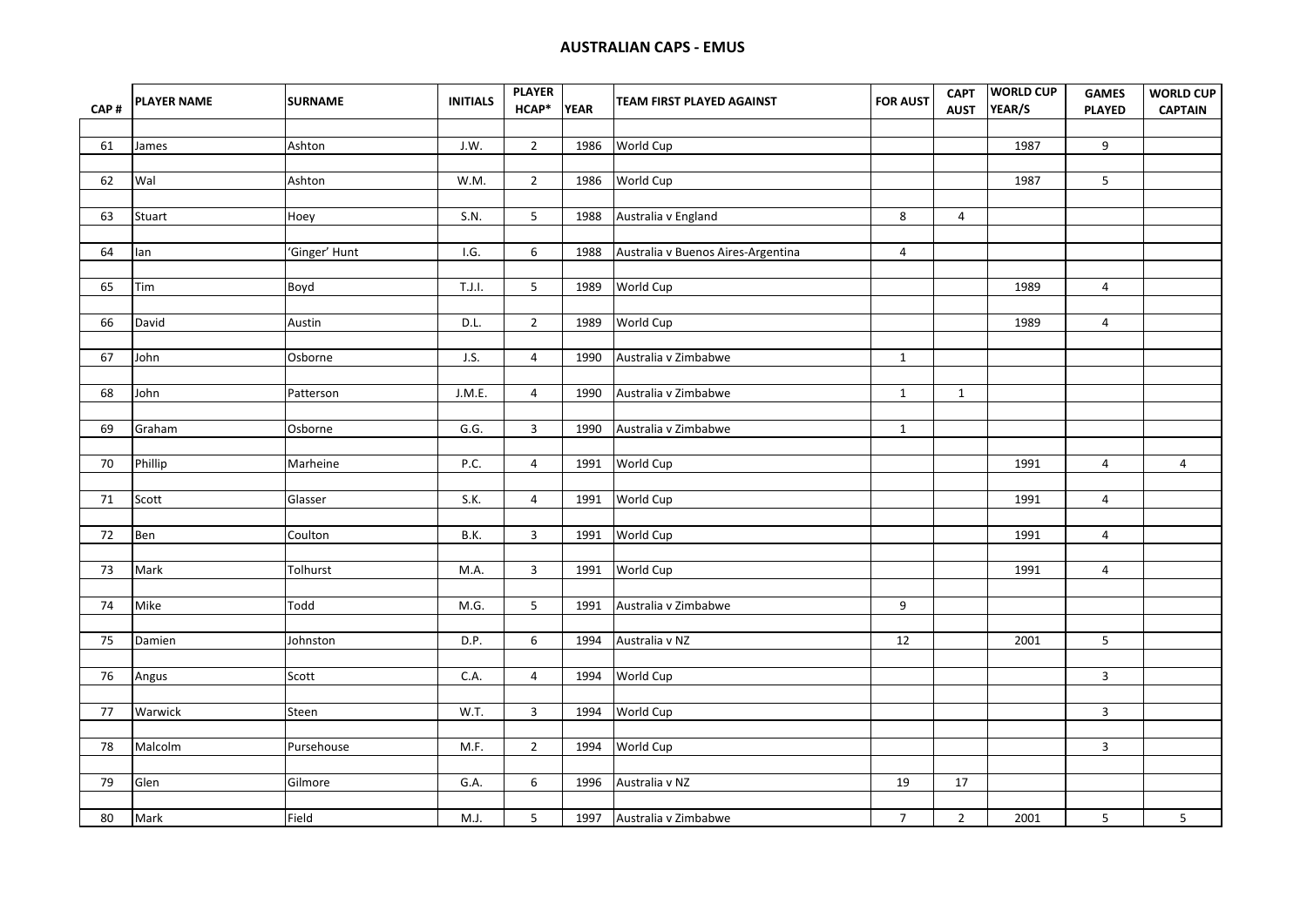| CAP# | <b>PLAYER NAME</b> | <b>SURNAME</b> | <b>INITIALS</b> | <b>PLAYER</b><br>HCAP* | <b>YEAR</b> | TEAM FIRST PLAYED AGAINST        | <b>FOR AUST</b> | <b>CAPT</b><br><b>AUST</b> | <b>WORLD CUP</b><br>YEAR/S | <b>GAMES</b><br><b>PLAYED</b> | <b>WORLD CUP</b><br><b>CAPTAIN</b> |
|------|--------------------|----------------|-----------------|------------------------|-------------|----------------------------------|-----------------|----------------------------|----------------------------|-------------------------------|------------------------------------|
|      |                    |                |                 |                        |             |                                  |                 |                            |                            |                               |                                    |
| 81   | Mike               | McKechnie      | M.R.            | 5                      | 1997        | Australia v Zimbabwe             | $\mathbf{3}$    |                            |                            |                               |                                    |
|      |                    |                |                 |                        |             |                                  |                 |                            |                            |                               |                                    |
| 82   | Matt               | Grimes         | M.P.            | $\mathbf{3}$           | 1997        | Australia v Zimbabwe             | 8               | $\overline{2}$             | 2011                       | 12                            | $5\phantom{a}$                     |
|      |                    |                |                 |                        |             |                                  |                 |                            |                            |                               |                                    |
| 83   | Andrew             | Williams       | A.M.            | $\overline{4}$         | 1997        | Australia v India                | 5               | $\overline{3}$             | 2001                       | 8                             | $\mathbf{3}$                       |
|      |                    |                |                 |                        |             |                                  |                 |                            |                            |                               |                                    |
| 84   | Ed                 | Judge          | E.G.            | $\overline{3}$         | 1997        | Australia v India                | $\mathbf{1}$    |                            |                            |                               |                                    |
|      |                    |                |                 |                        |             |                                  |                 |                            |                            |                               |                                    |
| 85   | Ross               | Leighton       | R.W.            | $\overline{2}$         | 1997        | Australia v India                | $\mathbf{1}$    |                            |                            |                               |                                    |
| 86   | Jack 'Ruki'        | Baillieu       | J.R.            | 4                      | 1998        | World Cup                        | $12\,$          | 3                          | 1998                       | 5                             |                                    |
|      |                    |                |                 |                        |             |                                  |                 |                            |                            |                               |                                    |
| 87   | Stirling           | McGregor       | S.W.            | $\overline{4}$         | 1998        | World Cup                        | $\mathbf{1}$    | $\mathbf{1}$               | 1998                       | 5                             | 5 <sub>1</sub>                     |
|      |                    |                |                 |                        |             |                                  |                 |                            |                            |                               |                                    |
| 88   | Shane              | Martin         | S.J.            | $\mathbf{3}$           | 1998        | World Cup                        |                 |                            | 1998                       | 5 <sup>1</sup>                |                                    |
|      |                    |                |                 |                        |             |                                  |                 |                            |                            |                               |                                    |
| 89   | Gillon             | McLachlan      | G.A.            | $\mathbf{3}$           | 1998        | World Cup                        | $\mathbf{1}$    |                            | 1998                       | 5                             |                                    |
|      |                    |                |                 |                        |             |                                  |                 |                            |                            |                               |                                    |
| 90   | Ross               | Ainsley        | J.C.R.          | $\overline{4}$         | 1999        | Australia at Aust Gold Cup in NZ | 5 <sub>1</sub>  |                            |                            |                               |                                    |
| 91   | Steve              | Barnard        | S.W.            | $\overline{4}$         | 1999        | Australia at Aust Gold Cup in NZ | $\mathbf{3}$    | $\overline{2}$             |                            |                               |                                    |
|      |                    |                |                 |                        |             |                                  |                 |                            |                            |                               |                                    |
| 92   | Angus              | Campbell       | A.D.J.          | $\overline{a}$         | 1999        | Australia at Aust Gold Cup in NZ | $\overline{2}$  |                            |                            |                               |                                    |
|      |                    |                |                 |                        |             |                                  |                 |                            |                            |                               |                                    |
| 93   | <b>Brett</b>       | Telford        | B.R.            | $\mathbf{3}$           | 1999        | Australia at Aust Gold Cup in NZ | $\overline{2}$  |                            |                            |                               |                                    |
|      |                    |                |                 |                        |             |                                  |                 |                            |                            |                               |                                    |
| 94   | Simon              | Walker         | S.T.            | $\overline{4}$         | 1999        | Australia v South Africa         | 5               |                            |                            |                               |                                    |
|      |                    |                |                 |                        |             |                                  |                 |                            |                            |                               |                                    |
| 95   | Will               | Ashton         | W.M.            | 3                      | 1999        | Australia v South Africa         | $\mathbf{1}$    |                            |                            |                               |                                    |
|      |                    |                |                 |                        |             |                                  |                 |                            |                            |                               |                                    |
| 96   | Drew               | Slack-Smith    | D.J.J.          | $\mathbf{1}$           | 2001        | World Cup                        |                 |                            | 2001                       | 5                             |                                    |
| 97   | Richard            | Rawlings       | R.C.            | $\overline{2}$         | 2001        | Australia v Italy                | $\mathbf{3}$    |                            |                            |                               |                                    |
|      |                    |                |                 |                        |             |                                  |                 |                            |                            |                               |                                    |
| 98   | Adam               | Tolhurst       | A.F.            | $\overline{4}$         | 2003        | Australia v South Africa         | $\mathbf{3}$    |                            | 2003/04                    | 6                             | $\boldsymbol{6}$                   |
|      |                    |                |                 |                        |             |                                  |                 |                            |                            |                               |                                    |
| 99   | Robert             | Ballard        | R.G.            | $\mathbf{3}$           | 2003        | World Cup                        | $\overline{a}$  |                            | 2003/4                     | 7 <sup>7</sup>                |                                    |
|      |                    |                |                 |                        |             |                                  |                 |                            |                            |                               |                                    |
| 100  | <b>Brodie</b>      | Donavan        | G.B.H.          | $\mathbf{3}$           | 2003        | World Cup                        |                 |                            | 2003/4                     | 6                             |                                    |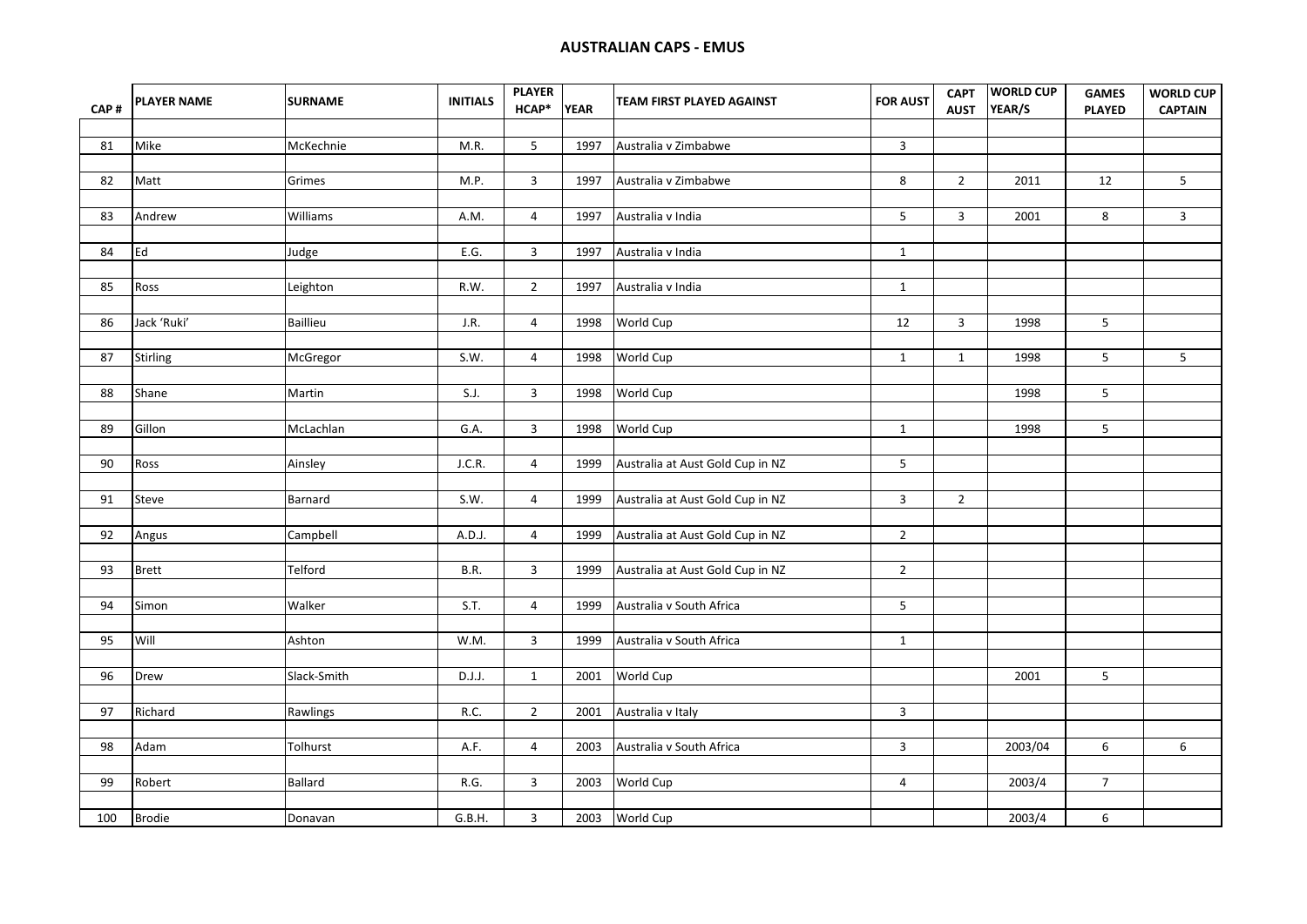|                   | <b>PLAYER NAME</b> | <b>SURNAME</b> | <b>INITIALS</b> | <b>PLAYER</b><br>HCAP* | <b>YEAR</b> | TEAM FIRST PLAYED AGAINST | <b>FOR AUST</b> | <b>CAPT</b>    | <b>WORLD CUP</b> | <b>GAMES</b>   | <b>WORLD CUP</b> |
|-------------------|--------------------|----------------|-----------------|------------------------|-------------|---------------------------|-----------------|----------------|------------------|----------------|------------------|
| CAP#              |                    |                |                 |                        |             |                           |                 | <b>AUST</b>    | YEAR/S           | <b>PLAYED</b>  | <b>CAPTAIN</b>   |
| 101               | Jock               | Mackay         |                 | $\overline{3}$         | 2003        | World Cup                 | 5               |                | 2003/4           | 6              |                  |
|                   |                    |                |                 |                        |             |                           |                 |                |                  |                |                  |
| 102               | Robert             | Archibald      | R.K.            | $\overline{4}$         | 2004        | Australia v NZ            | 13              | $\overline{4}$ |                  |                |                  |
|                   |                    |                |                 |                        |             |                           |                 |                |                  |                |                  |
| 103               | Kelvin             | Johnson        | K.B.            | 4                      | 2004        | Australia v England       | $\mathbf{3}$    |                |                  |                |                  |
|                   |                    |                |                 |                        |             |                           |                 |                |                  |                |                  |
| 104               | Ed                 | Goold          | E.J.C.          | 4                      | 2005        | Australia v NZ            | 5               | $\mathbf{1}$   |                  | $\overline{4}$ |                  |
|                   |                    |                |                 |                        |             |                           |                 |                |                  |                |                  |
| 105               | Dirk               | Gould          | D.B.            | 4                      | 2007        | World Cup                 | 5               |                | 2011             | 8              |                  |
|                   |                    |                |                 |                        |             |                           |                 |                |                  |                |                  |
| 106               | Neil               | Craig          | N.W.            | $\mathbf{3}$           | 2007        | World Cup                 |                 |                |                  | $\mathbf{1}$   |                  |
|                   |                    |                |                 |                        |             |                           |                 |                |                  |                |                  |
| 107               | Will               | Gilmore        | W.A.            | 3                      | 2007        | World Cup                 | 3               |                |                  | $\mathbf{3}$   |                  |
|                   |                    |                |                 |                        |             |                           |                 |                |                  |                |                  |
| 108               | Dick               | Doolin         | P.R.            | $\mathbf{3}$           | 2008        | Australia v India         | $\mathbf{1}$    | $\mathbf{1}$   |                  |                |                  |
|                   |                    |                |                 |                        |             |                           |                 |                |                  |                |                  |
| 109               | Callum             | MacLachlan     | C.H.            | $\overline{3}$         | 2008        | Australia v India         | $\mathbf{1}$    |                |                  |                |                  |
|                   |                    |                |                 |                        |             |                           |                 |                |                  |                |                  |
| 110               | Will               | White          | W.F.            | $\mathbf{1}$           | 2009        | Australia v England       | $\mathbf{1}$    |                | 2011             | $\overline{4}$ |                  |
| 111               | Hamish             | McGregor       | H.L.            | $\overline{4}$         | 2009        | Australia v Zambia        | $2^{\circ}$     | $\overline{2}$ |                  |                |                  |
|                   |                    |                |                 |                        |             |                           |                 |                |                  |                |                  |
| 112               | Sam                | Gunn           | S.W.            | $\mathbf{3}$           | 2009        | Australia v Zambia        | $\mathbf{3}$    |                |                  |                |                  |
|                   |                    |                |                 |                        |             |                           |                 |                |                  |                |                  |
| 113               | Jack               | Archibald      | J.D.            | $\mathbf{3}$           | 2009        | Australia v South Africa  | 3               |                | 2017             | $\mathbf{3}$   | $\mathbf{3}$     |
|                   |                    |                |                 |                        |             |                           |                 |                |                  |                |                  |
| 114               | Zac                | Hagedoorn      | Z.G.            | $\mathbf{3}$           | 2011        | Australia v NZ            | $\overline{2}$  |                | 2011             | $\overline{4}$ |                  |
|                   |                    |                |                 |                        |             |                           |                 |                |                  |                |                  |
| $\frac{115}{115}$ | Alec               | White          | A.M.            | $2^{\circ}$            | 2011        | Australia v NZ            | $\overline{3}$  |                | 2011             | $\overline{4}$ |                  |
|                   |                    |                |                 |                        |             |                           |                 |                |                  |                |                  |
| 116               | Jasper             | White          | J.J.            | $\overline{3}$         | 2014        | Australia v South America | $\mathbf{1}$    |                |                  |                |                  |
|                   |                    |                |                 |                        |             |                           |                 |                |                  |                |                  |
| 117               | Jacob              | Daniels        | J.R.            | $\overline{4}$         |             | 2017 World Cup            |                 |                | 2017             | $\overline{3}$ |                  |
|                   |                    |                |                 |                        |             |                           |                 |                |                  |                |                  |
| 118               | James              | Lester         | J.P.            | $\mathbf{3}$           | 2017        | World Cup                 |                 |                | 2017             | 3              |                  |
| 119               | George             | Hill           | G.L.N.          | $\overline{2}$         | 2017        | World Cup                 |                 |                | 2017             | $\overline{3}$ |                  |
|                   |                    |                |                 |                        |             |                           |                 |                |                  |                |                  |
|                   |                    |                |                 |                        |             |                           |                 |                |                  |                |                  |

\* - this is the handicap the player was when he was first chosen to play for Australia.